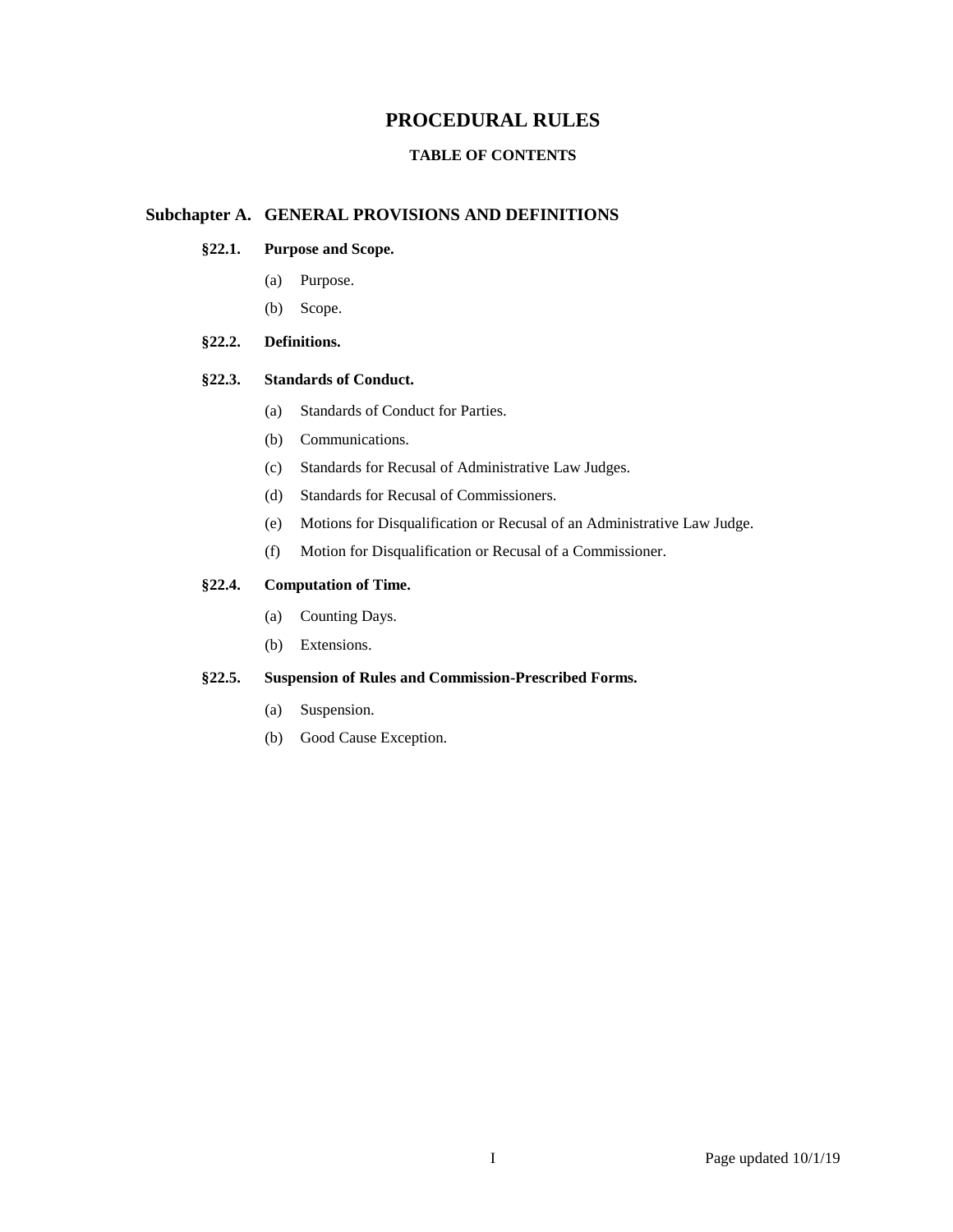# **Subchapter B. THE ORGANIZATION OF THE COMMISSION**

- **§22.21. Meetings.**
	- (a)
	- (b)
	- (c)
- **§22.22. Service on the Commission.**
	- (a)
	- (b)

# **§22.23. Delegation of Authority to Request Representation by the Attorney General.**

- (a)
- (b)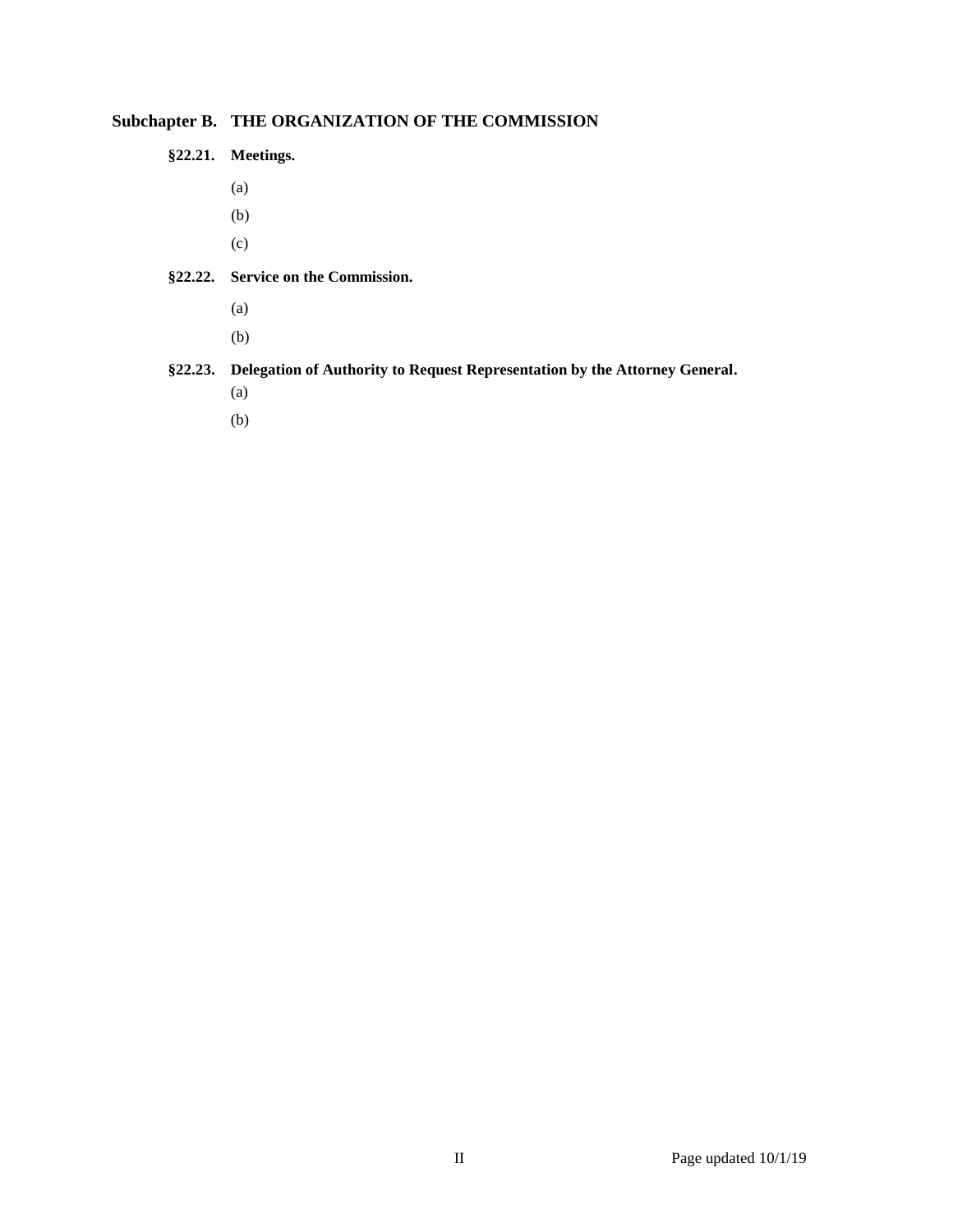# **Subchapter C. CLASSIFICATION OF APPLICATIONS OR OTHER DOCUMENTS INITIATING A PROCEEDING**

#### **§22.31. Classification in General.**

- (a) Classification and assignment of control number.
- (b) Control numbering system.
- (c) Control number log.

## **§22.32. Administrative Review.**

- (a) Applications qualified for administrative review.
- (b) Administrative law judge's order.
- (c) Finality of order.
- (d) Notice requirements.
- (e) Time limits.
- (f) Exceptions to administrative law judge's order.

## **§22.33. Tariff Filings.**

- (a) Applicability and classification.
- (b) Standards for docketing.
- (c) Effective date.
- (d) Duties of presiding officer.
- (e) Appeal of interim orders and notices of docketing.
- (f) Effect of notices of approval, approval with modification and denial.

## **§22.34. Consolidation and Severance.**

- (a) Consolidation.
- (b) Severance.

#### **§22.35. Informal Disposition.**

- (a) Applications qualified for informal disposition.
- (b) Methods of disposition.
- (c) Corrections and exceptions.
- (d) Rehearing.
- (e) Notice requirements.
- (f) Time limits.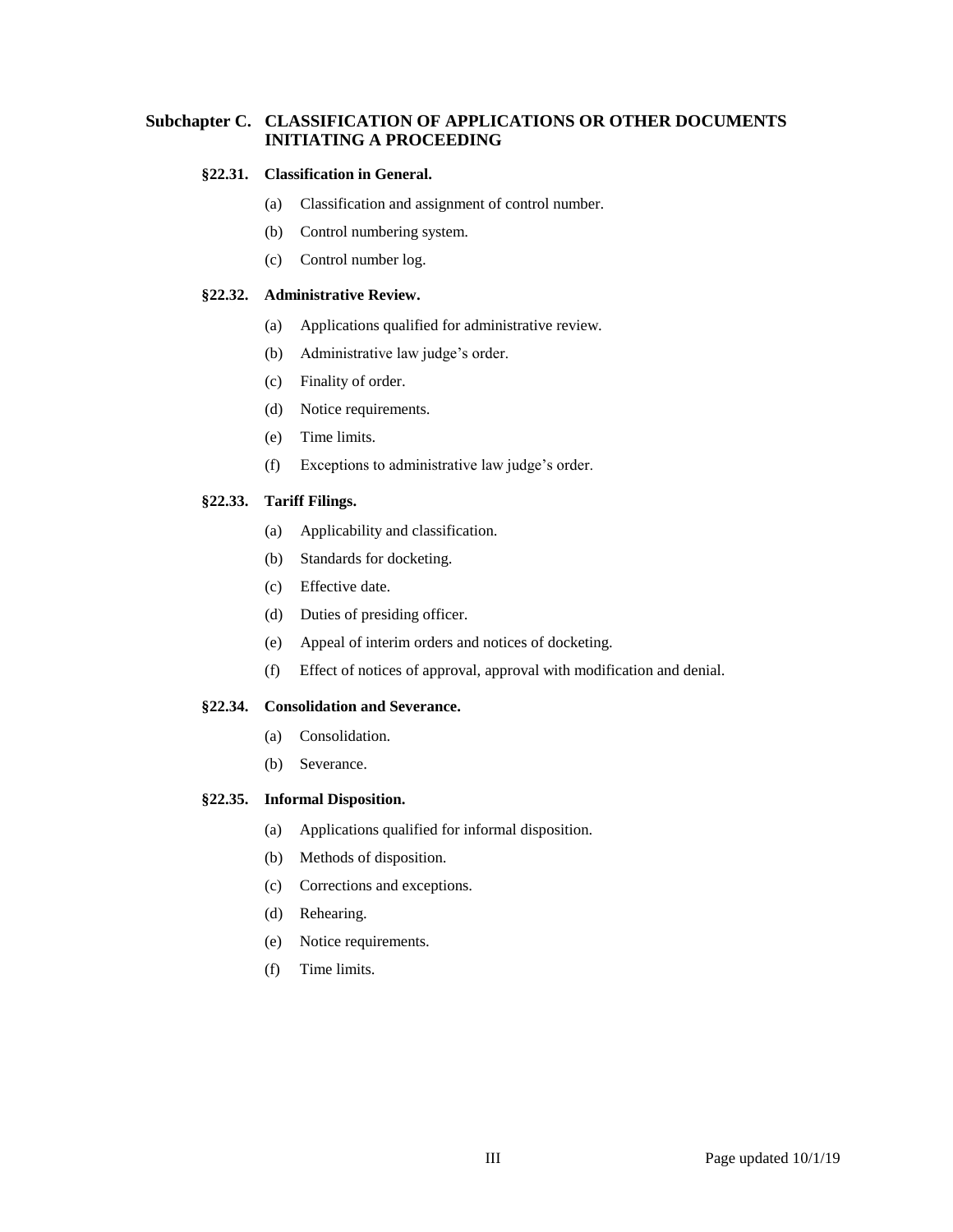## **Subchapter D. NOTICE**

- **§22.51. Notice for Public Utility Regulatory Act, Chapter 36, Subchapters C – E; Chapter 51, §51.009; and Chapter 53, Subchapters C – E, Proceedings.**
	- (a) Notice in a proceeding seeking a rate increase.
	- (b) Notice in PURA, Chapter 36, Subchapters C and E; Chapter 51, §51.009; or Chapter 53, Subchapters C and E proceeding seeking a rate decrease.
	- (c) Notice in PURA, Chapter 36, Subchapter D; or Chapter 53, Subchapter D rate investigation.
	- (d) Affidavits regarding notice.

## **§22.52. Notice in Licensing Proceedings.**

- (a) Notice in electric licensing proceedings.
- (b) Notice in telephone licensing proceedings.

## **§22.53. Notice of Regional Hearings.**

## **§22.54. Notice to Be Provided by the Commission.**

- (a) Notice in Original or Appellate Jurisdiction Proceedings.
- (b) Notice in Rulemaking Proceedings.
- **§22.55. Notice in Other Proceedings.**
- **§22.56. Notice of Unclaimed Funds.**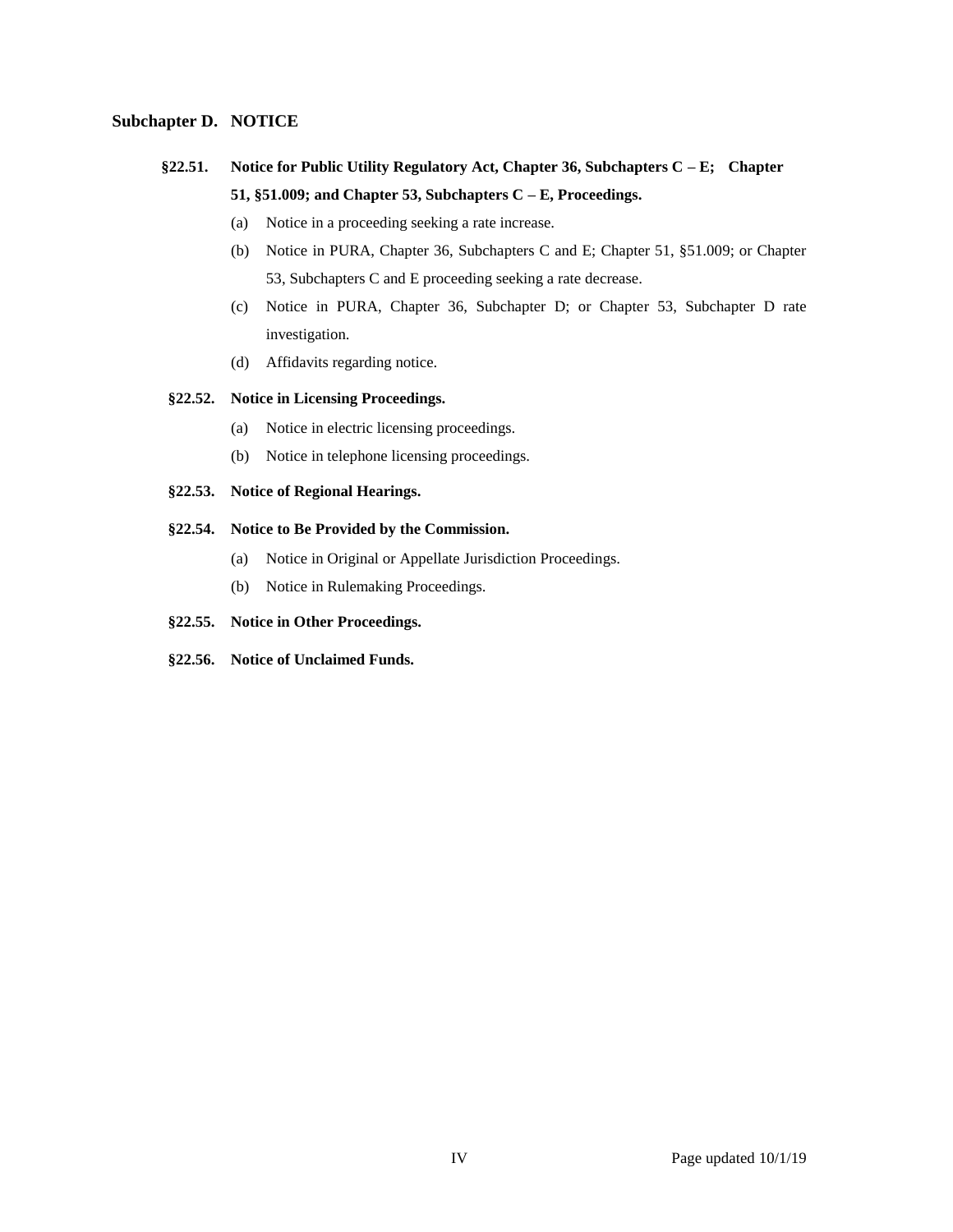## **Subchapter E. PLEADINGS AND OTHER DOCUMENTS**

#### **§22.71. Filing of Pleadings, Documents, and Other Materials.**

- (a) Applicability.
- (b) File with the commission filing clerk.
- (c) Number of items to be filed.
- (d) Confidential material.
- (e) Receipt by the commission.
- (f) No filing fee.
- (g) Office hours of Central Records and the commission filing clerk.
- (h) Filing deadline.
- (i) Filing deadlines for documents addressed to the commissioners.

#### **§22.72. Formal Requisites of Pleadings and Documents to be Filed with the Commission.**

- (a) Applicability.
- (b) Requirements of form.
- (c) Format.
- (d) Citation form.
- (e) Signature.
- (f) Page limits.
- (g) Hard copy filing standards.
- (h) Electronic filing standards.
- (i) File format standards
- (j) Electronic reports.
- (k) Map filing standards.
- **§22.73. General Requirements for Applications.**

#### **§22.74. Service of Pleadings and Documents.**

- (a) Pleadings and Documents submitted to a presiding officer.
- (b) Methods of service.
- (c) Alternative methods of service.
- (d) Evidence of service.
- (e) Certificate of service.

#### **§22.75. Examination and Correction of Pleadings and Documents.**

- (a) Construction of pleadings and documents.
- (b) Procedural sufficiency of pleadings and documents.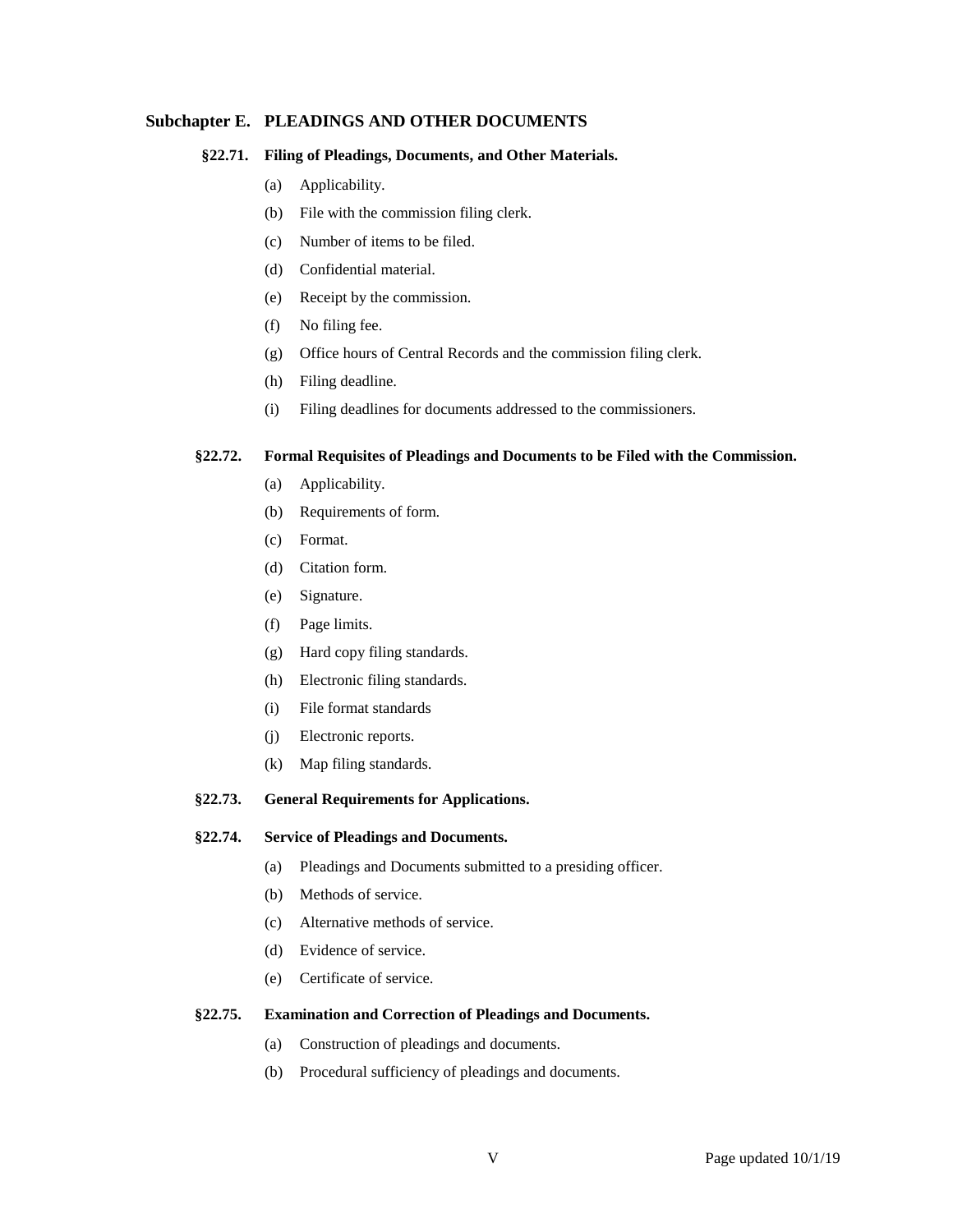- (c) Notice of material deficiencies in rate change applications.
- (d) Notice of material deficiencies in applications for certificates of convenience and necessity for transmission lines.
- (e) Additional Requirements.

#### **§22.76. Amended Pleadings.**

- (a) Filing amended pleadings.
- (b) Amendments to conform to issues tried at hearing without objection.

# **§22.77. Motions.**

- (a) General requirements.
- (b) Time for response.
- (c) Rulings on motions.

## **§22.78. Responsive Pleadings and Emergency Action.**

- (a) General rule.
- (b) Responses to complaints.
- (c) Emergency action.
- (d) PURA, Chapter 36, Subchapter D or Chapter 53, Subchapter D Investigations or Complaints.

## **§22.79. Continuances.**

## **§22.80. Commission Prescribed Forms.**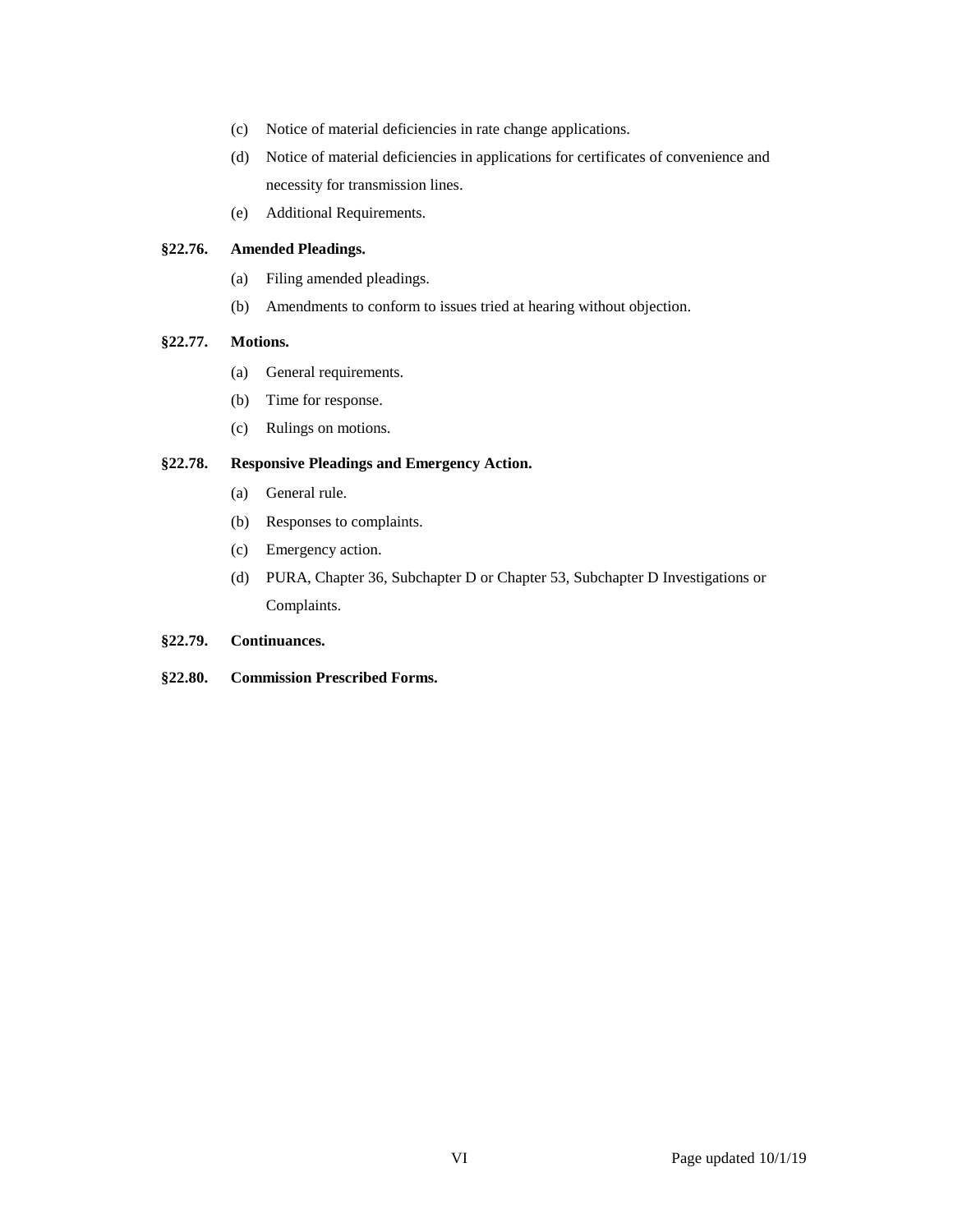## **Subchapter F. PARTIES**

### **§22.101. Representative Appearances.**

- (a) Generally.
- (b) Change in authorized representative.
- (c) Lead counsel.
- (d) Change in information required for notification or service.

#### **§22.102. Classification of Parties.**

- (a) Parties.
- (b) Rights of parties.
- (c) Protestors.

#### **§22.103. Standing to Intervene.**

- (a) Commission staff representing the public interest.
- (b) Standing to intervene.
- (c) Dispute resolution pursuant to the Federal Telecommunications Act of 1996 (FTA96).
- (d)

## **§22.104. Motions to Intervene.**

- (a) Necessity for filing motion to intervene.
- (b) Time for filing motion.
- (c) Rights of persons with pending motions to intervene.
- (d) Late intervention.
- **§22.105. Alignment of Parties.**

#### **§22.106. Statement of No Access.**

- (a) Statement of no access.
- (b) Subsequent access.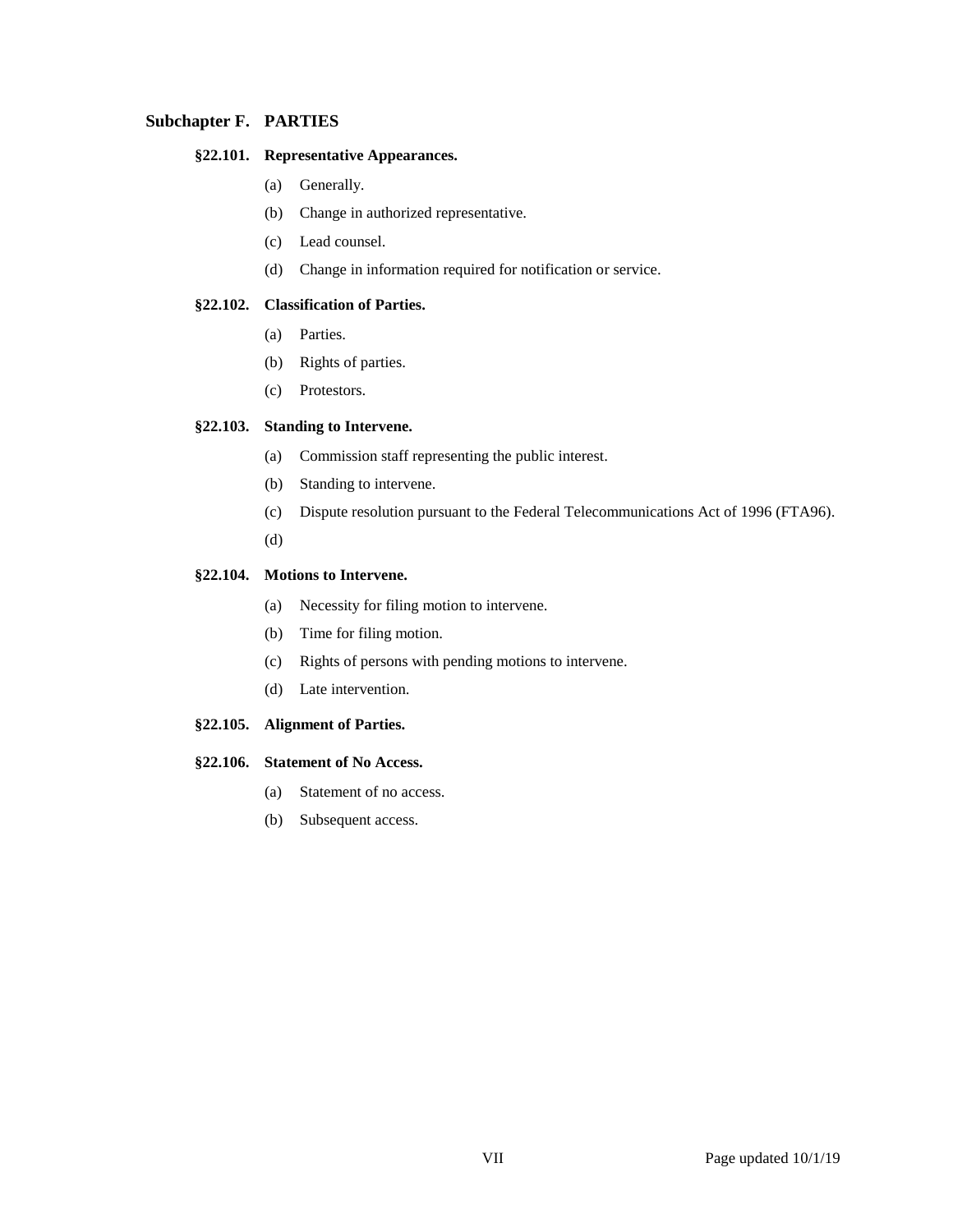## **Subchapter G. PREHEARING PROCEEDINGS**

#### **§22.121. Prehearing Conferences.**

#### **§22.122. Interim Orders.**

- (a) In general.
- (b) Interim and bonded rates.

## **§22.123. Appeal of an Interim Order and Motion for Reconsideration of Interim Order Issued by the Commission.**

- (a) Appeal of an interim order.
- (b) Motion for reconsideration of interim order issued by the commission.

#### **§22.124. Statements of Position.**

- (a) Statements of position required.
- (b) Contents of statement of position.

## **§22.125. Interim Relief.**

- (a) Availability.
- (b) Requests for interim relief.
- (c) Consideration of request for interim relief.
- (d) Standard and burden of proof.
- (e) Refunds and surcharges.

## **§22.126. Bonded Rates.**

## **§22.127. Certification of an Issue to the Commission.**

- (a) Certification.
- (b) Issues eligible for certification.
- (c) Procedure for certification.
- (d) Commission action.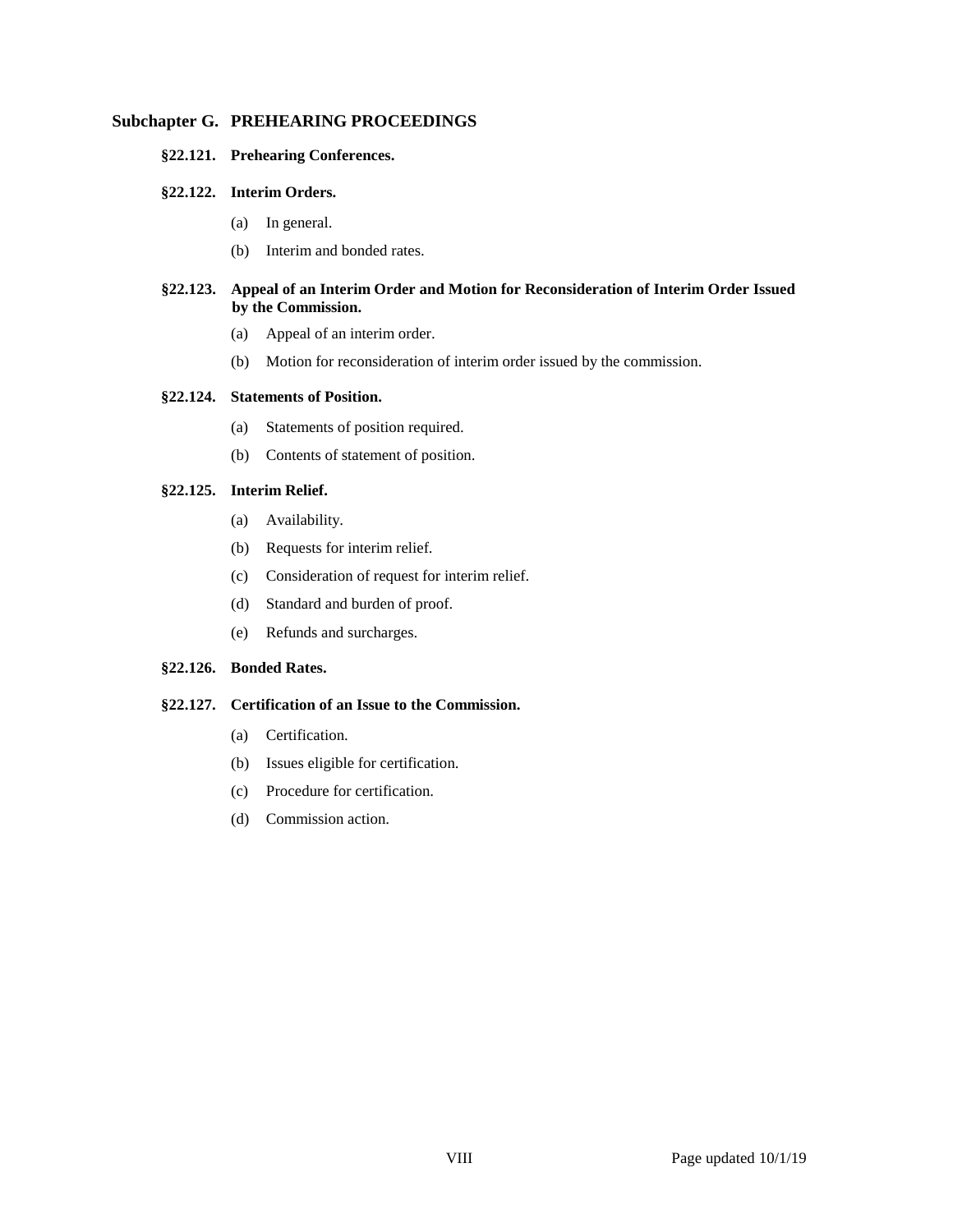# **Subchapter H. DISCOVERY PROCEDURES**

#### **§22.141. Forms and Scope of Discovery.**

- (a) Scope.
- (b) Discovery methods.
- (c) Stipulations regarding discovery procedure.

#### **§22.142. Limitations on Discovery and Protective Orders.**

- (a) Limitation of discovery requests.
- (b) Denial of right to discovery requests.
- (c) Protection of confidential or proprietary information.
- (d) Limitations on requests for information.

#### **§22.143. Depositions.**

- (a) Governing statute.
- (b) Deposition by agreement.
- (c) Copy to be provided.
- (d) Agreements.

## **§22.144. Requests for Information and Requests for Admission of Facts.**

- (a) Availability.
- (b) Making requests for information.
- (c) Responding to requests for information.
- (d) Objections to requests for information.
- (e) Motions to compel.
- (f) Responses to motions to compel.
- (g) In camera inspection.
- (h) Production of voluminous material.
- (i) Duty to supplement.
- (j) Requests for admission of facts.
- (k) Modifications of deadlines.

#### **§22.145. Subpoenas.**

- (a) Issuance.
- (b) Service and return.
- (c) Fees.
- (d) Motions to quash.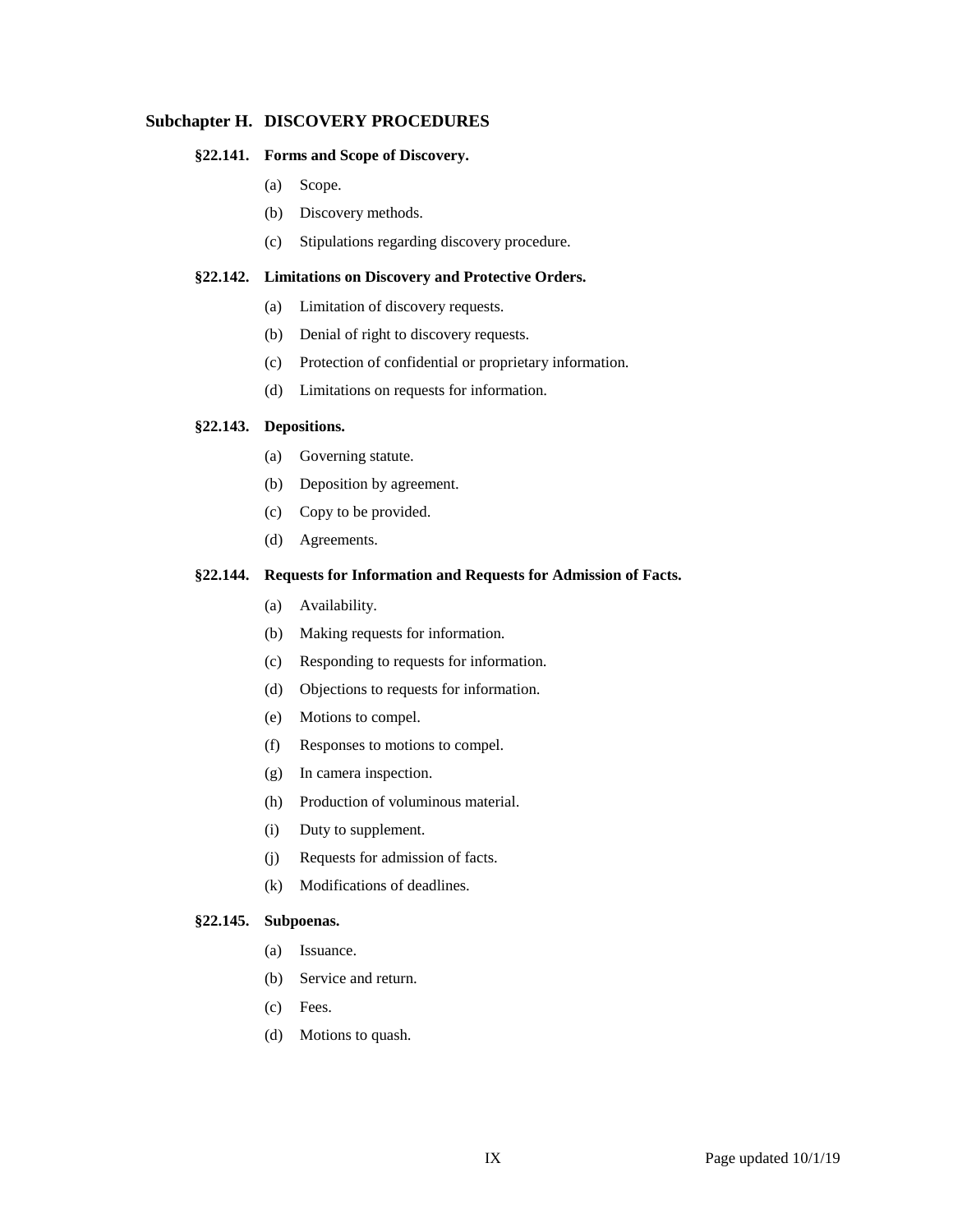# **Subchapter I. SANCTIONS**

## **§22.161. Sanctions.**

- (a) Enforcement of subpoenas or commissions for depositions.
- (b) Causes for imposition of sanctions.
- (c) Types of sanctions.
- (d) Imposition of sanctions by the commission.
- (e) Procedure.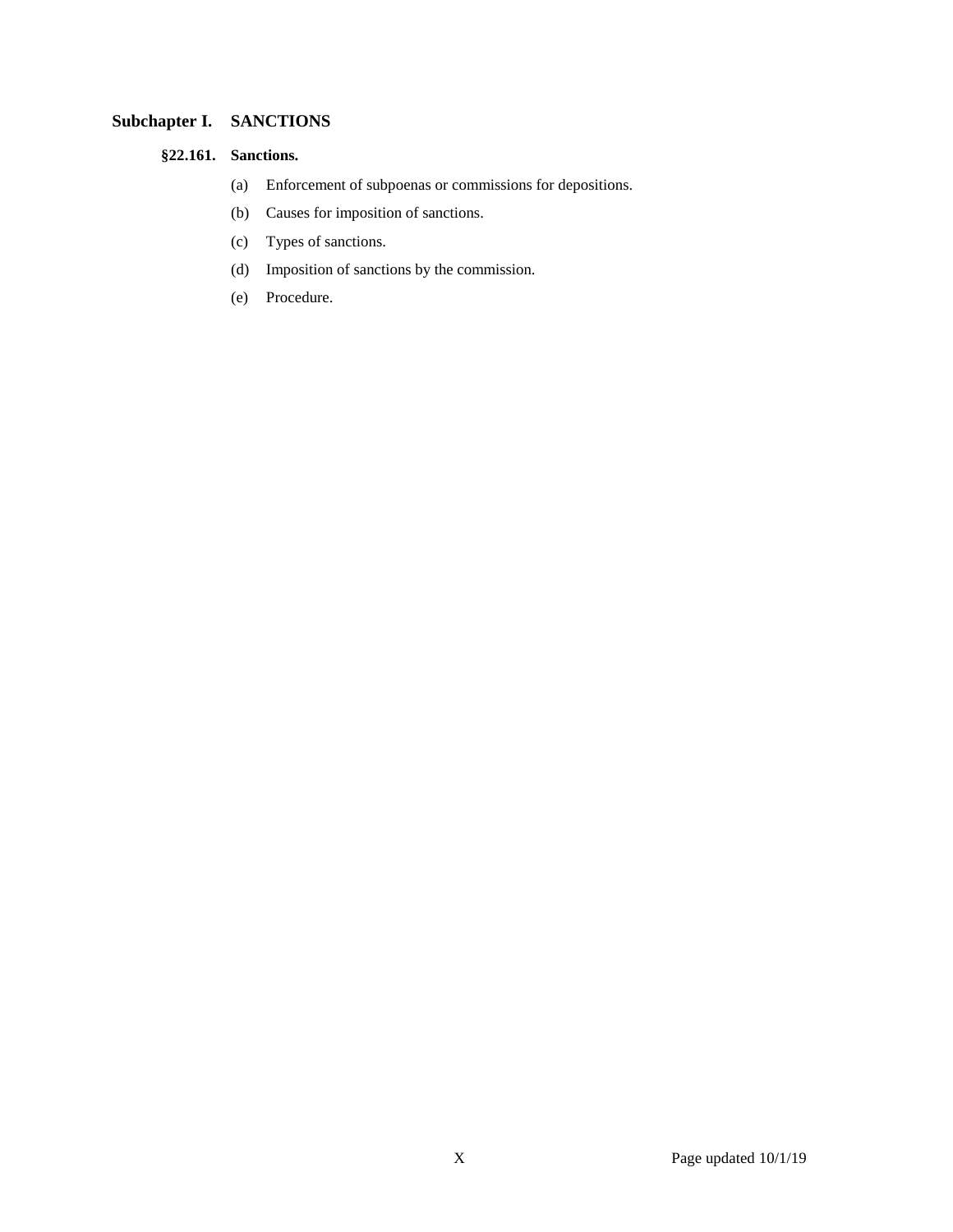## **Subchapter J. SUMMARY PROCEEDINGS**

## **§22.181. Dismissal of a Proceeding.**

- (a) Dismissal of a proceeding.
- (b) Dismissal of issues within a proceeding.
- (c) Dismissal without a hearing.
- (d) Reasons for dismissal.
- (e) Motions for dismissal, responses, and replies.
- (f) Action on a motion to dismiss.
- (g) Withdrawal of application.

#### **§22.182. Summary Decision.**

- (a) Motion for summary decision.
- (b) Filing and contents of motion.
- (c) Response to motion.
- (d) Hearing on the motion.
- (e) No further hearing.
- (f) Action on the motion by administrative law judge
- (g) Action on the motion by the commission.

# **§22.183. Disposition by Default**

- (a) Default.
- (b) Default order.
- (c) Exceptions and replies.
- (d) Motions for rehearing.
- (e) Late hearing request.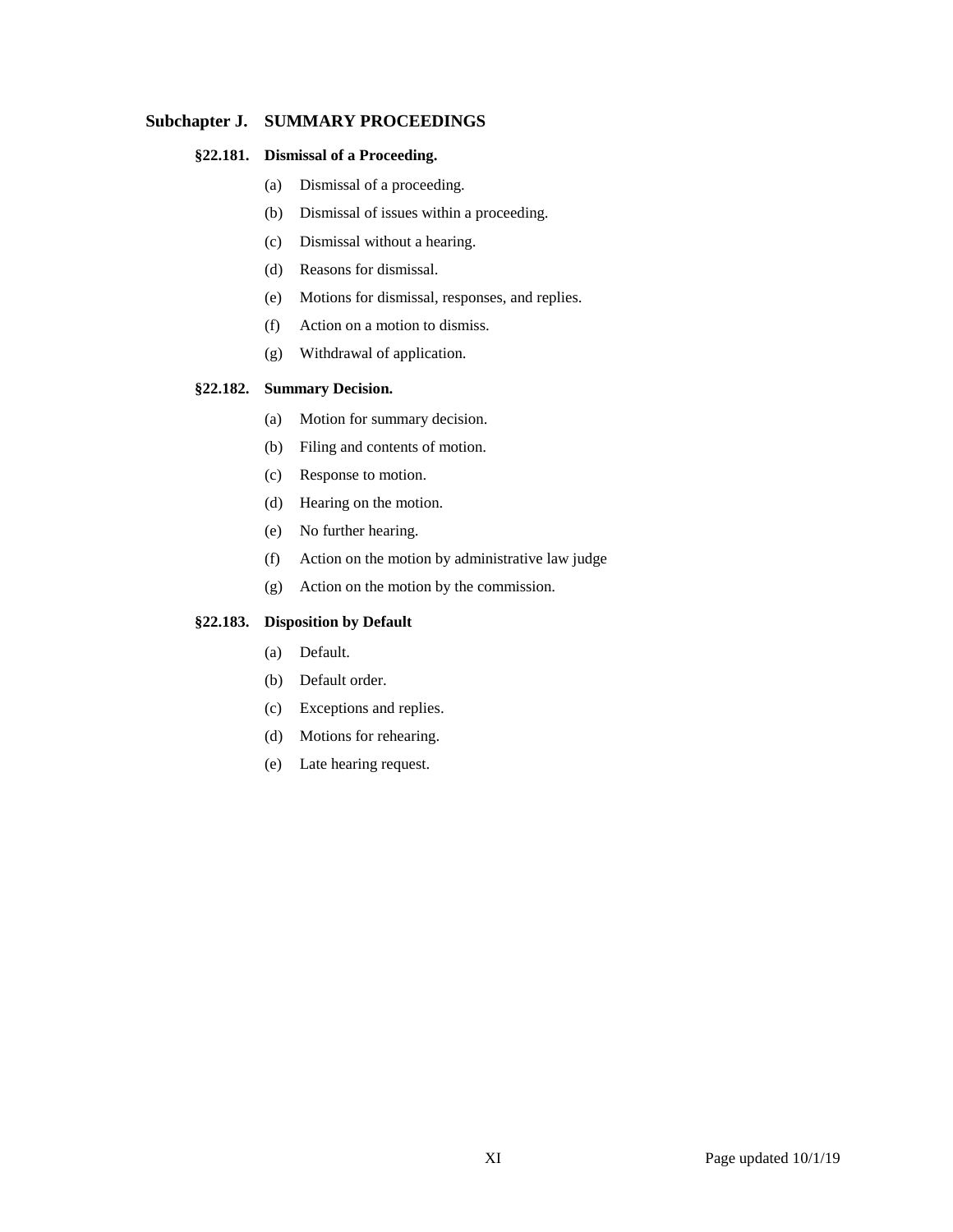## **Subchapter K. HEARINGS**

#### **§22.201. Place and Nature of Hearings.**

## **§22.202. Presiding Officer.**

- (a) Presiding officer to conduct hearings.
- (b) Commission may preside over any hearing.
- (c) Authority of presiding officer.
- (d) Conduct of hearing.
- (e) Replacement.

#### **§22.203. Order of Procedure.**

- (a) Opening the evidentiary hearing.
- (b) Order of procedure in evidentiary hearings.

## **§22.204. Transcript and Record.**

- (a) Preparation of transcript.
- (b) Purchase of copies.
- (c) Corrections to transcript.
- (d) Filing of transcript and exhibits.
- (e) Contents of record.

#### **§22.205. Briefs.**

- **§22.206. Consideration of Contested Settlements.**
- **§22.207. Referral to State Office of Administrative Hearings.**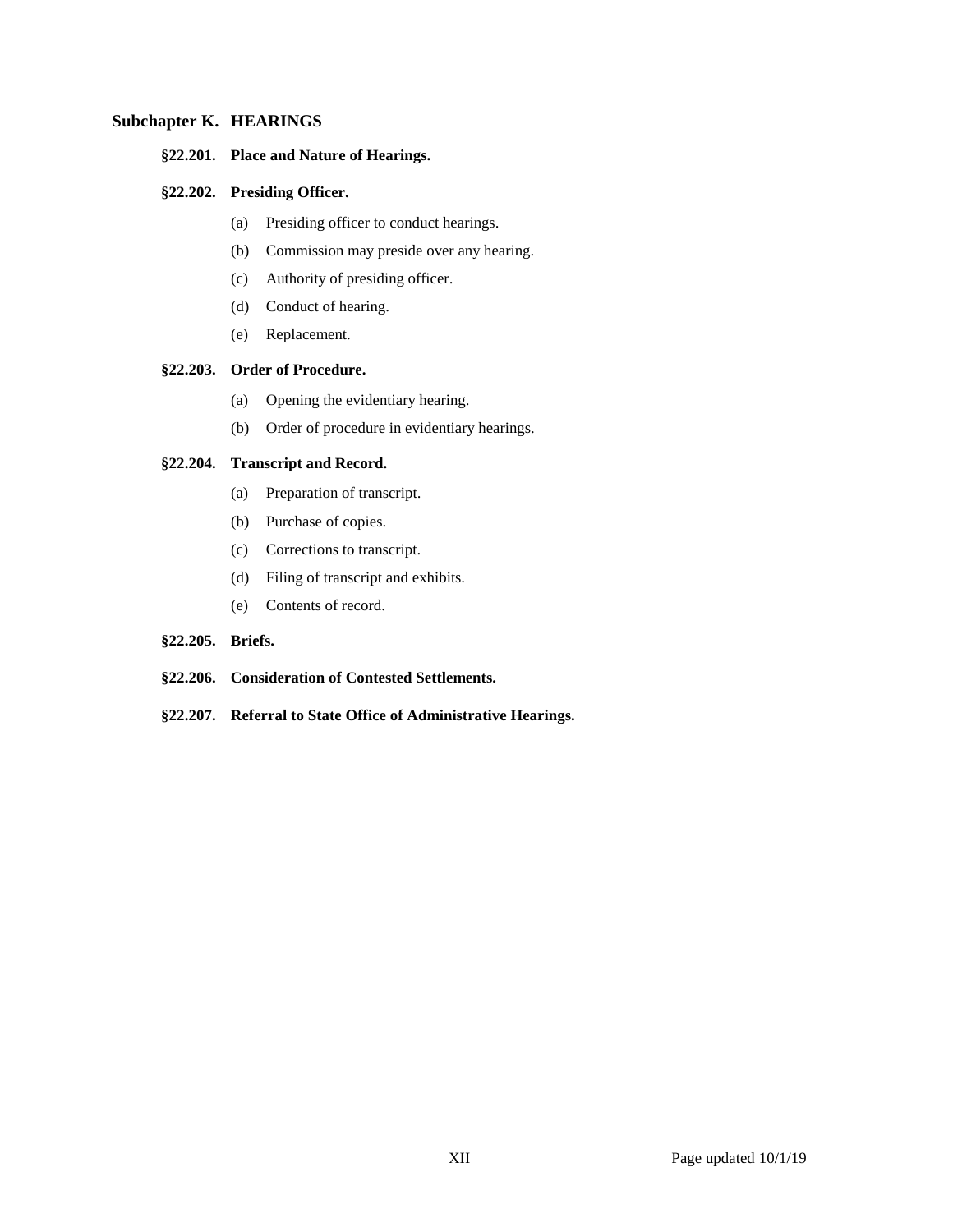## **Subchapter L. EVIDENCE AND EXHIBITS IN CONTESTED CASES**

## **§22.221. Rules of Evidence in Contested Cases.**

- (a) Rules of civil evidence apply.
- (b) Rules of privilege and exemption.
- (c) Objections.
- (d) Formal exceptions not required.
- (e) Public comment.

#### **§22.222. Official Notice.**

- (a) Facts noticeable.
- (b) Motions for official notice and opportunity to respond.
- (c) Notification of materials proposed to be noticed.
- (d) Judicial and administrative decisions, commission orders, proposals for decision, and presiding officer's orders.
- **§22.223. Witnesses to Be Sworn.**

## **§22.224. Documentary Evidence.**

#### **§22.225. Written Testimony and Accompanying Exhibits.**

- (a) Prefiling of testimony, exhibits, and objections.
- (b) Admission of prefiled testimony.
- (c) Supplementation of prefiled testimony and exhibits.
- (d) Tender and service.
- (e) Withdrawal of evidence.

#### **§22.226. Exhibits.**

- (a) Form.
- (b) Marking and exchanging exhibits.
- (c) Excluded exhibits.
- (d) Late exhibits.

#### **§22.227. Offers of Proof.**

**§22.228. Stipulation of Facts.**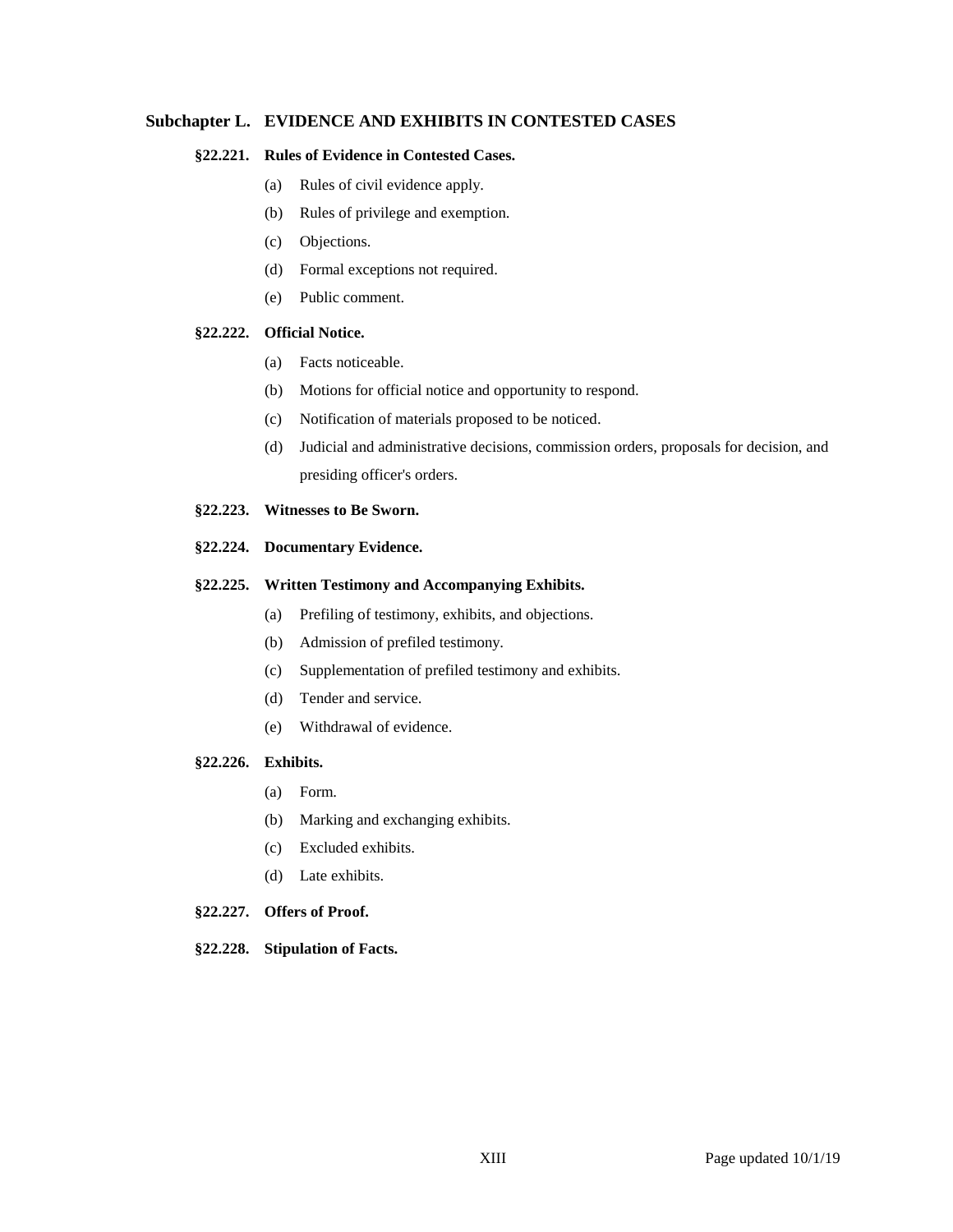# **Subchapter M. PROCEDURES AND FILING REQUIREMENTS IN PARTICULAR COMMISSION PROCEEDINGS**

#### **§22.241. Investigations.**

- (a) Commission investigations.
- (b) Show cause orders in complaint proceeding.
- (c) No limitations.

#### **§22.242. Complaints.**

- (a) Records of complaints.
- (b) Access to complaint records.
- (c) Informal resolution required in certain cases.
- (d) Termination of informal resolution.
- (e) Formal complaint.
- (f) Copies to be provided.
- (g) Docketing of complaints.
- (h) Continuation of service during processing of complaint.
- (i) Lists of cities without regulatory authority.

#### **§22.243. Electric or Telecommunication Rate Change Proceedings.**

- (a) Statements of intent.
- (b) Rate filing package.
- (c) Uncontested applications subject to administrative review.

#### **§22.244. Review of Municipal Electric Rate Actions.**

- (a) Contents of petitions.
- (b) Signatures.
- (c) Validity of petition and correction of deficiencies.
- (d) Verification of petition.
- (e) Disputes.

#### **§22.246. Administrative Penalties.**

- (a) Scope.
- (b) Definitions.
- (c) Amount of administrative penalty for violations of PURA or a rule or order adopted under PURA.
- (d) Amount of administrative penalty for violations of the TWC or a rule or order adopted under chapter 13 of the TWC.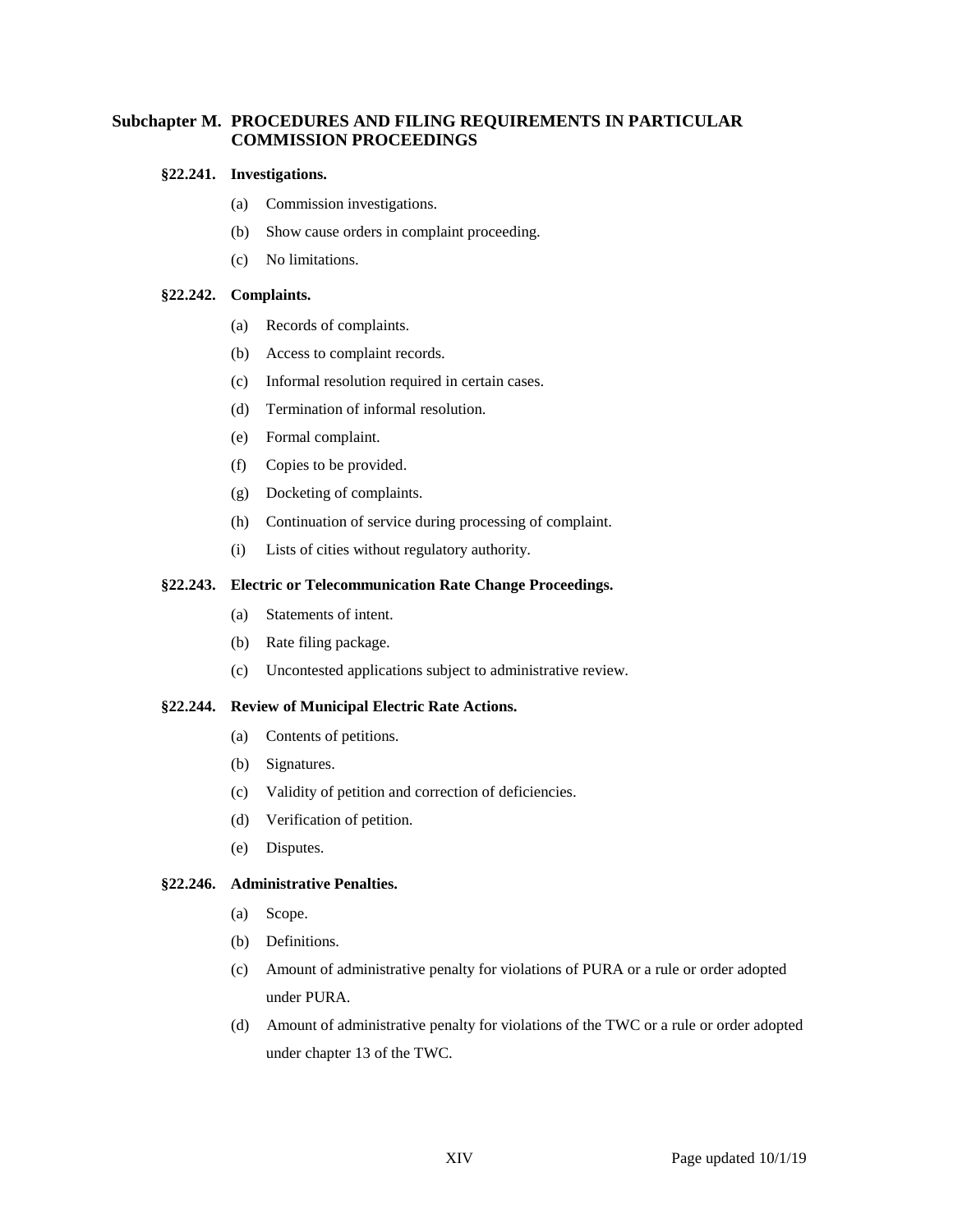- (e) Initiation of investigation.
- (f) Report of violation or continuing violation.
- (g) Options for response to notice of violation or continuing violation.
- (h) Settlement conference.
- (i) Hearing.
- (j) Parties to a proceeding.
- (k) Distribution of Disgorged Excess Revenues.

## **§22.248. Retail Public Utilities.**

- (a) Scope.
- (b) Definitions.
- (c) Transfer of proceedings.
- (d) Specific procedures in transferred case.
- (e) Motions for rehearing.
- (f) Proceedings initiated after September 1, 2014.
- (g) Continuation of TCEQ rules.

#### **§22.251. Review of Electric Reliability Council of Texas (ERCOT) Conduct.**

- (a) Purpose.
- (b) Scope of complaints.
- (c) Requirement of compliance with ERCOT Protocols.
- (d) Formal complaint.
- (e) Notice.
- (f) Response to complaint.
- (g) Comments by commission staff and motions to intervene.
- (h) Reply.
- (i) Suspension of enforcement.
- (j) Oral argument.
- (k) Extension or shortening of time limits.
- (l) Standard for review.
- (m) Referral to the State Office of Administrative Hearings.
- (n) Availability of alternative dispute resolution.
- (o) Granting of relief.
- (p) Notice of proceedings affecting ERCOT.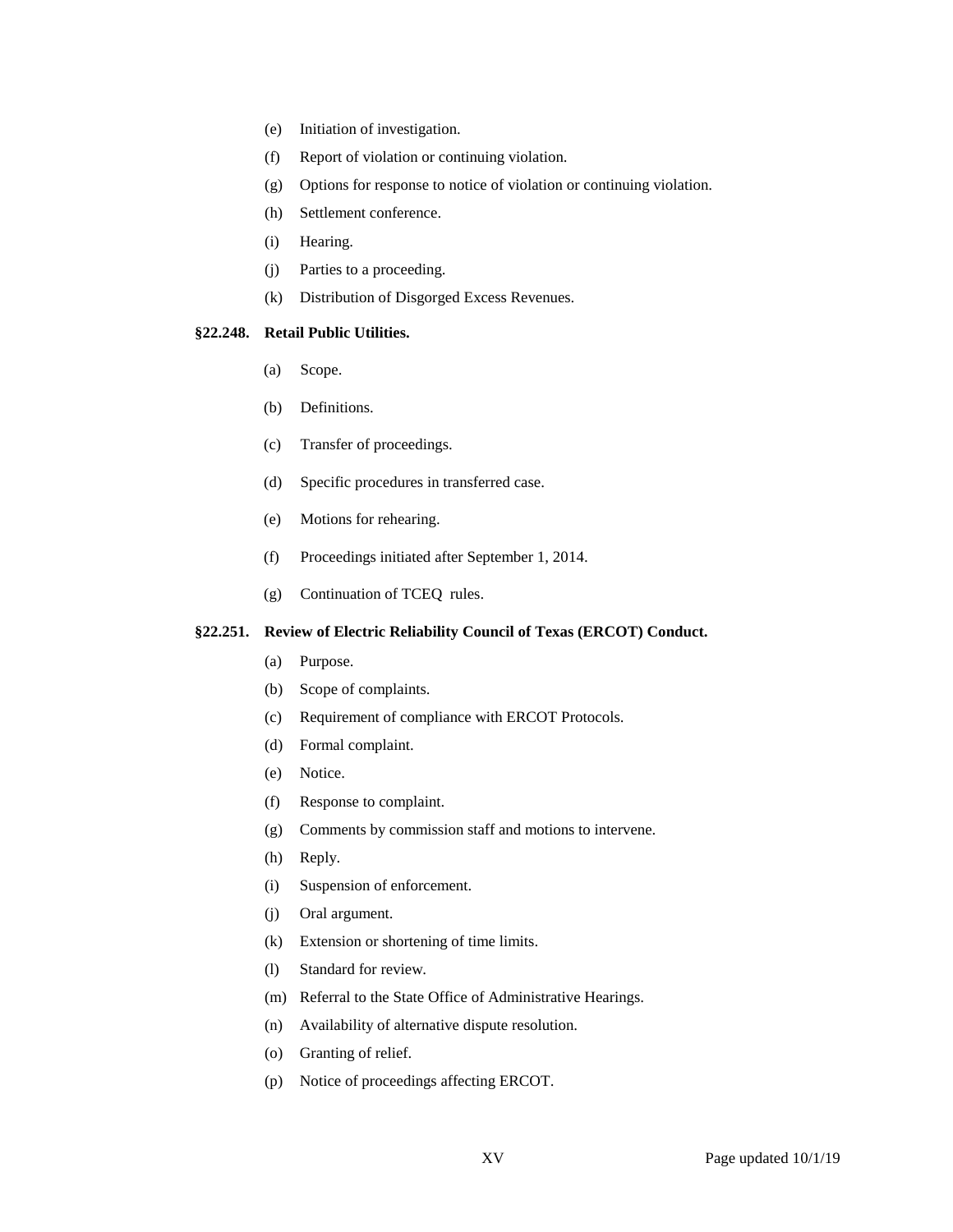## **Subchapter N. DECISION AND ORDERS**

#### **§22.261. Proposals for Decision.**

- (a) Requirement and Contents of Proposal for Decision.
- (b) Procedures Regarding Proposed Orders.
- (c) Findings and Conclusions.
- (d) Exceptions and Replies.

## **§22.262. Commission Action After a Proposal for Decision.**

- (a) Commission Action.
- (b) Reasons to Be in Writing.
- (c) Remand.
- (d) Oral Argument Before the Commission.
- (e) Commission Not Limited.

## **§22.263. Final Orders.**

- (a) Form and Content.
- (b) Notice.
- (c) Effective Date of Order.
- (d) Date That an Order is Signed.
- (e) Reciprocity of Final Orders Between States.

# **§22.264. Rehearing.**

- (a)
- (b)
- (c)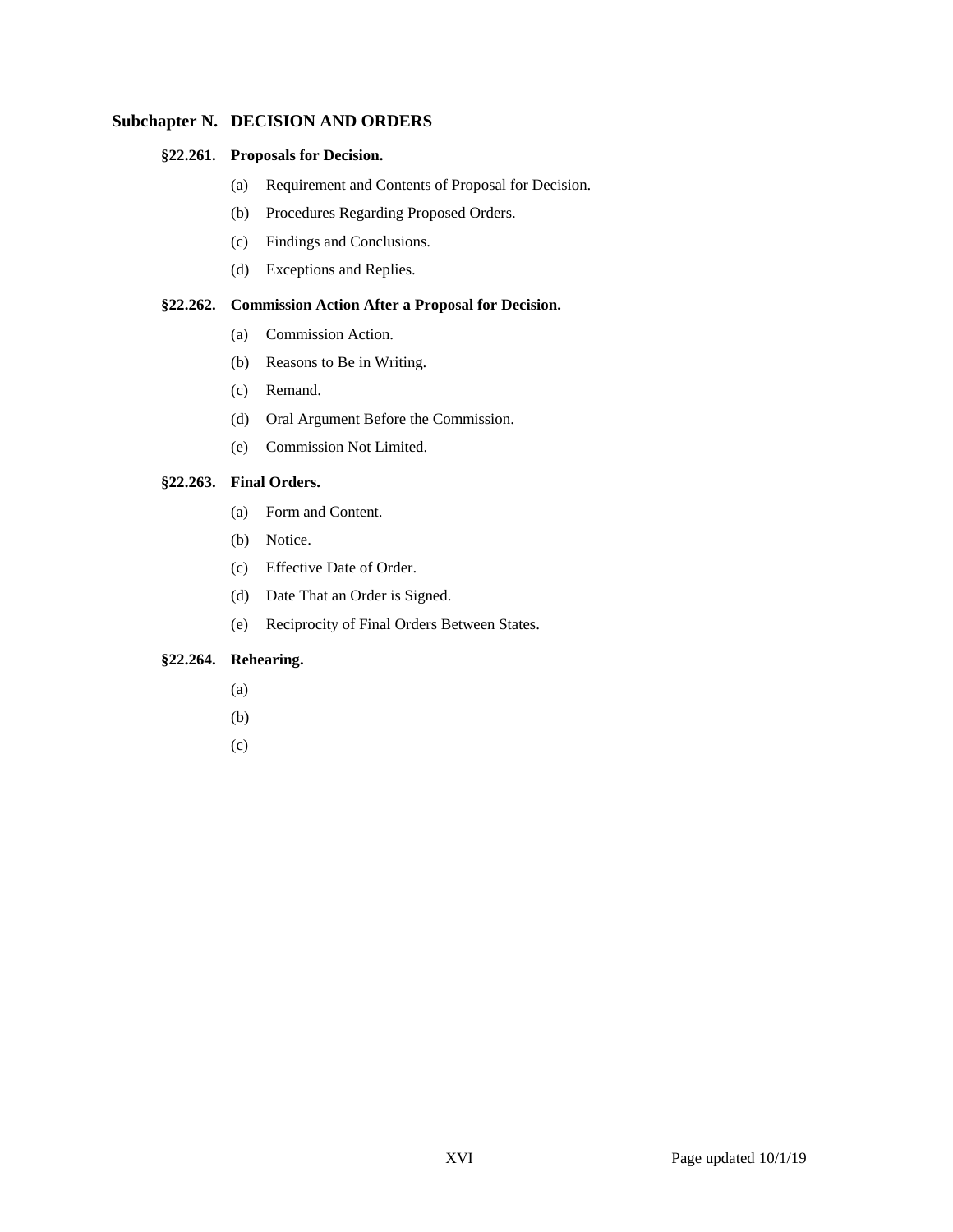# **Subchapter O. RULEMAKING**

## **§22.281. Initiation of Rulemaking.**

- (a) Petition for Rulemaking.
- (b) Commission Initiated Rulemaking.

# **§22.282. Notice and Public Participation in Rulemaking Procedures.**

- (a) Initial Comments.
- (b) Notice.
- (c) Public Comments.
- (d) Public Hearing.
- (e) Staff Recommendation.
- (f) Final Adoption.

# **§22.283. Emergency Adoption.**

#### **§22.284. Informal Information Gathering.**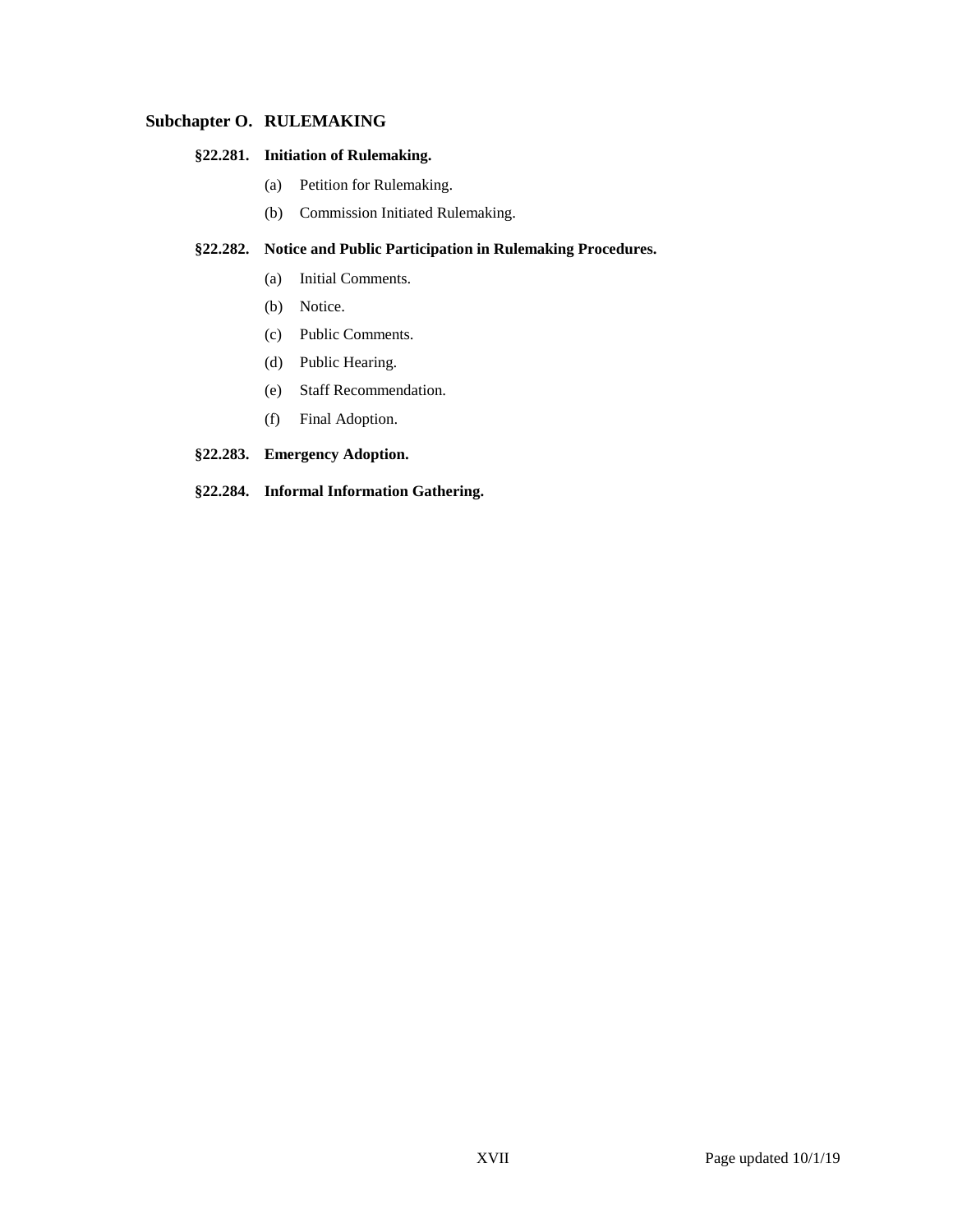# **Subchapter P. EMERGENCY ORDERS FOR WATER AND SEWER UTILITIES**

**§22.291. Purpose and Applicability.**

- (a)
- (b)

# **§22.292. Definitions.**

# **§22.293. Notification of Emergency Order.**

- (a)
- (b)
- (c)
- (d)
- (e)

# **§22.295. Request for Emergency Order.**

- (a)
- (b)
- (c)

# **§22.296. Additional Requirements for Emergency Rate Increases.**

- (a)
- (b)
- (c)
- (d)

# **§22.297. Notice and Opportunity for Hearing.**

- (a)
- (b)
- (c)
- (d)

# **§22.298. Contents of Emergency Order.**